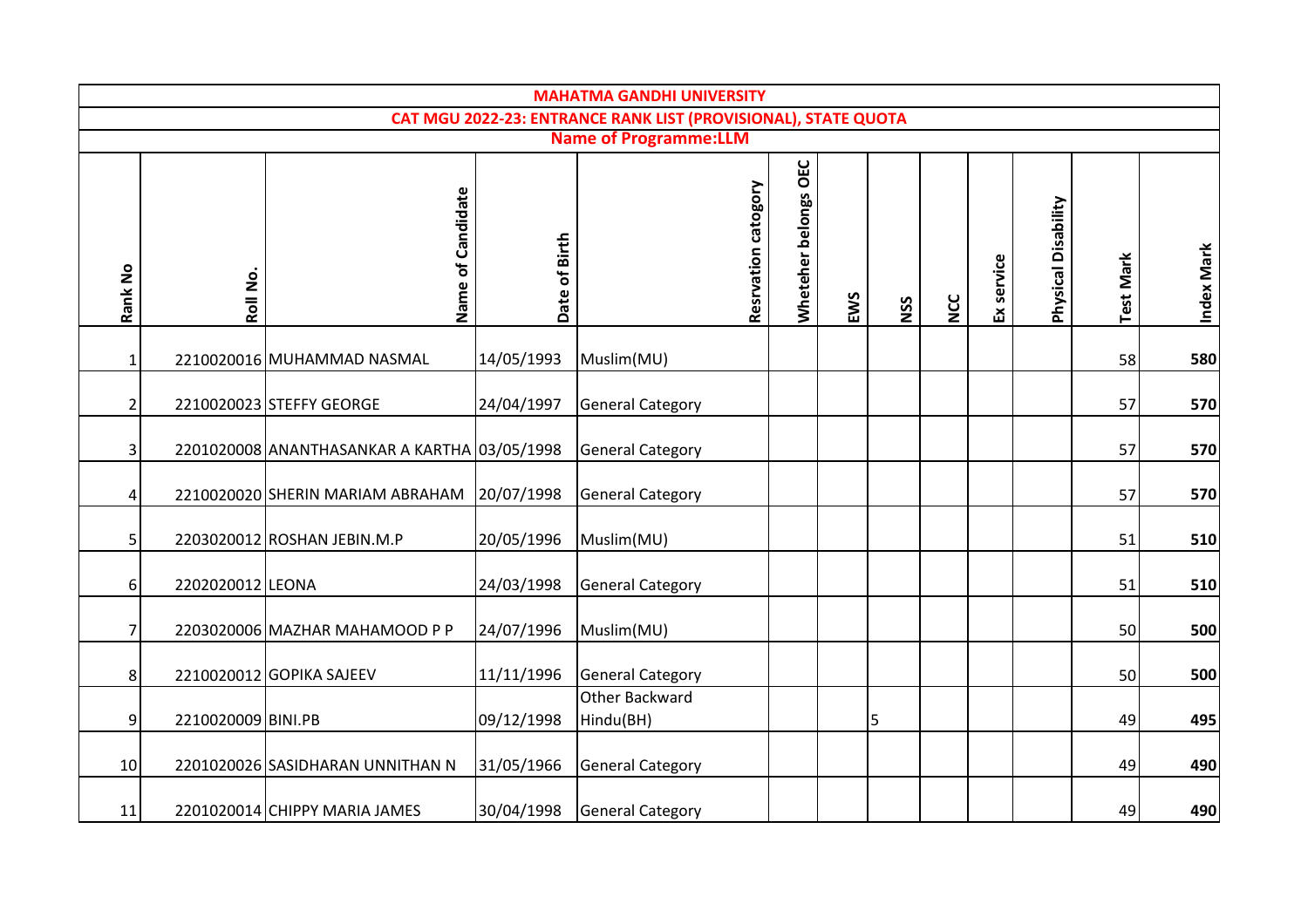| 12 |                       | 2201020010 ANNA IRENE BIJU                   | 24/02/2000 | <b>General Category</b>                    |     |   |    | 49 | 490 |
|----|-----------------------|----------------------------------------------|------------|--------------------------------------------|-----|---|----|----|-----|
| 13 |                       | 2201020028 SYAMLI MUKUNDAN                   | 08/06/1997 | Ezhava(EZ)/Thiyyas/Billava                 |     |   |    | 48 | 480 |
| 14 |                       | 2210020002 APARNA PRABHAKARAN                | 05/02/1995 | Ezhava(EZ)/Thiyyas/Billava                 |     |   |    | 47 | 470 |
| 15 | 2201020020 LIZ JOSEPH |                                              | 12/04/1997 | <b>General Category</b>                    |     |   |    | 47 | 470 |
| 16 |                       | 2201020023 PARVATHY S                        | 19/10/1996 | <b>General Category</b>                    |     |   | 15 | 45 | 465 |
| 17 |                       | 2210020005 ASHEENA AUGUSTA ALFRED 10/09/1998 |            | Latin Catholic other than<br>Anglo Indians |     |   |    | 45 | 450 |
| 18 |                       | 2210020007 ATHIRA JAYACHANDRAN               | 04/07/1997 | <b>General Category</b>                    | yes |   |    | 44 | 440 |
| 19 |                       | 2201020009 ANINA VARGHESE                    | 04/01/1998 | Latin Catholic other than<br>Anglo Indians |     |   |    | 44 | 440 |
| 20 | 2211020001 SALLAP K   |                                              | 09/01/1998 | <b>Scheduled Castes(SC)</b>                |     |   |    | 44 | 440 |
| 21 |                       | 2201020024 ROSE MARY DEVASIA                 | 17/12/1998 | <b>General Category</b>                    |     |   |    | 44 | 440 |
| 22 |                       | 2201020002 ABHIJITH C LAL                    | 18/12/1996 | Ezhava(EZ)/Thiyyas/Billava                 |     |   |    | 43 | 430 |
| 23 | 2203020001 ANJALI M   |                                              | 16/03/1999 | <b>Other Backward</b><br>Hindu(BH)         |     |   |    | 43 | 430 |
| 24 |                       | 2202020006 ARYA V NAIR                       | 16/12/1998 | <b>General Category</b>                    | yes | 5 |    | 42 | 425 |
| 25 |                       | 2202020018 STEPHY WALTER                     | 12/12/1995 | Latin Catholic other than<br>Anglo Indians |     |   |    | 42 | 420 |
| 26 |                       | 2203020009 NOORBINA K                        | 13/09/1998 | Muslim(MU)                                 |     |   |    | 41 | 410 |
| 27 | 2202020005 APARNNA S  |                                              | 18/09/1999 | <b>General Category</b>                    |     |   |    | 41 | 410 |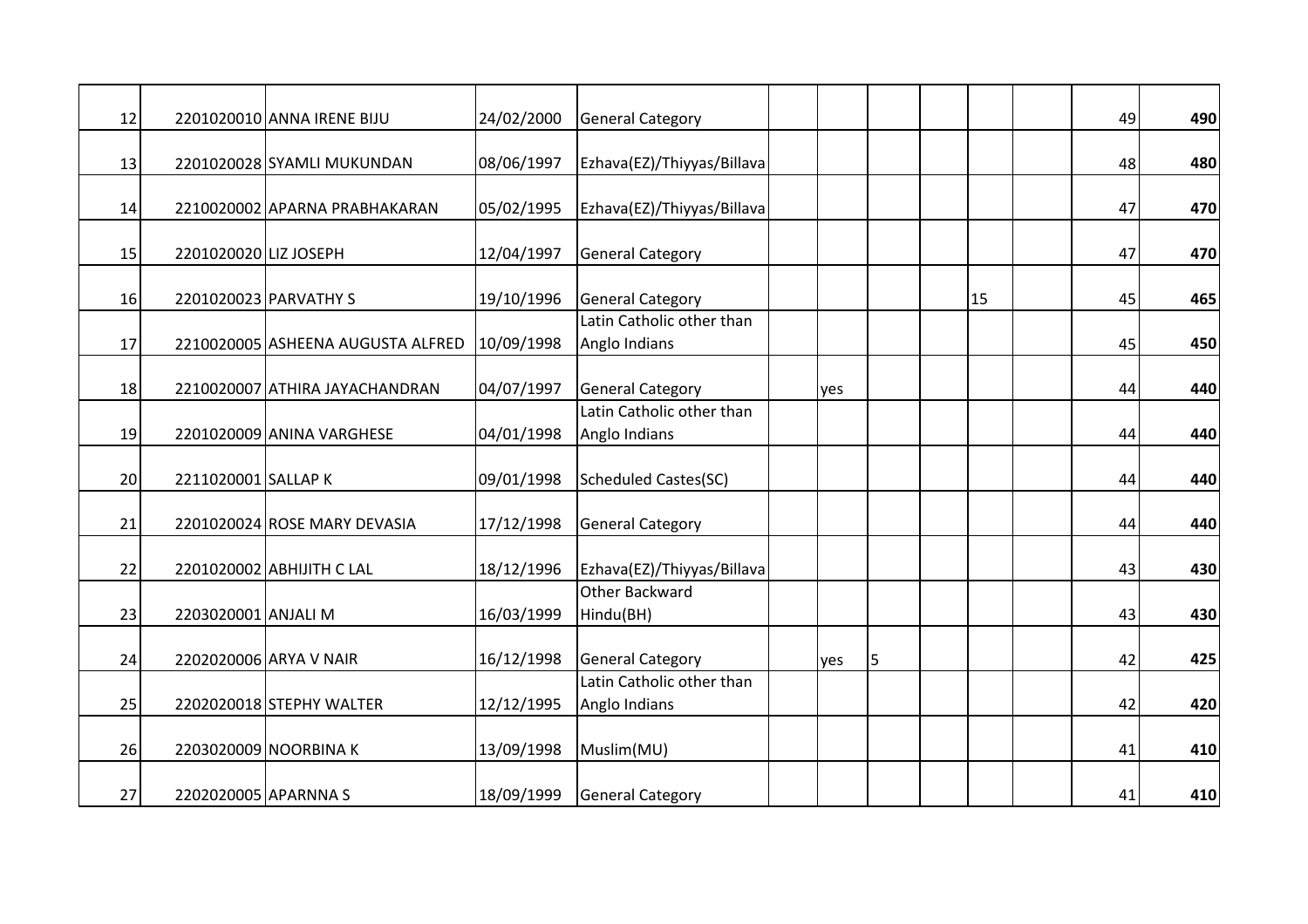|    |                      |                               |            | Latin Catholic other than                  |     |   |  |    |     |
|----|----------------------|-------------------------------|------------|--------------------------------------------|-----|---|--|----|-----|
| 28 |                      | 2202020016 SANDRA SYRUS       | 22/09/1997 | Anglo Indians                              |     | 5 |  | 40 | 405 |
|    |                      |                               |            | Other Backward                             |     |   |  |    |     |
| 29 |                      | 2201020006 ALISHA KRISHNAN    | 03/10/1998 | Hindu(BH)                                  |     | 5 |  | 40 | 405 |
|    |                      |                               |            |                                            |     |   |  |    |     |
| 30 |                      | 2210020025 VARSHA SARNGAN     | 15/12/1996 | Ezhava(EZ)/Thiyyas/Billava                 |     |   |  | 40 | 400 |
| 31 |                      | 2203020007 NIDHA NUSRIN A     | 05/11/1997 | Muslim(MU)                                 |     |   |  | 40 | 400 |
| 32 |                      | 2210020003 APARNA SHAJI       | 19/04/1999 | Ezhava(EZ)/Thiyyas/Billava                 |     |   |  | 40 | 400 |
|    |                      |                               |            |                                            |     |   |  |    |     |
| 33 |                      | 2202020010 GAYATHRI S B       | 19/06/1998 | <b>General Category</b>                    |     |   |  | 39 | 390 |
| 34 |                      | 2202020017 SHIFA .S. DILIP    | 12/10/1998 | Muslim(MU)                                 |     |   |  | 39 | 390 |
| 35 |                      | 2201020012 ARCHANA SATHYAN    | 29/12/1998 | <b>Scheduled Castes(SC)</b>                |     |   |  | 39 | 390 |
| 36 |                      | 2203020008 NIVEDITHA VP       | 07/04/1999 | <b>General Category</b>                    |     |   |  | 39 | 390 |
| 37 | 2202020011 JOMI J M  |                               | 29/09/1997 | Latin Catholic other than<br>Anglo Indians |     |   |  | 38 | 380 |
| 38 |                      | 2210020013 LIDIA MERIN P JOSE | 12/08/1998 | Latin Catholic other than<br>Anglo Indians |     |   |  | 38 | 380 |
| 39 |                      | 2201020005 ALEENA K BINU      | 06/08/1999 | <b>General Category</b>                    |     |   |  | 38 | 380 |
| 40 |                      | 2202020007 DHEERAJ G R        | 21/10/1999 | <b>Other Backward</b><br>Hindu(BH)         | yes |   |  | 38 | 380 |
| 41 | 2203020004 HASEEBA K |                               | 01/10/1996 | Muslim(MU)                                 |     |   |  | 37 | 370 |
| 42 |                      | 2202020003 ANANTHU ANIL       | 17/03/1997 | <b>General Category</b>                    |     |   |  | 37 | 370 |
| 43 |                      | 2210020004 ARJUN S MENON      | 02/01/1999 | <b>General Category</b>                    |     | 5 |  | 36 | 365 |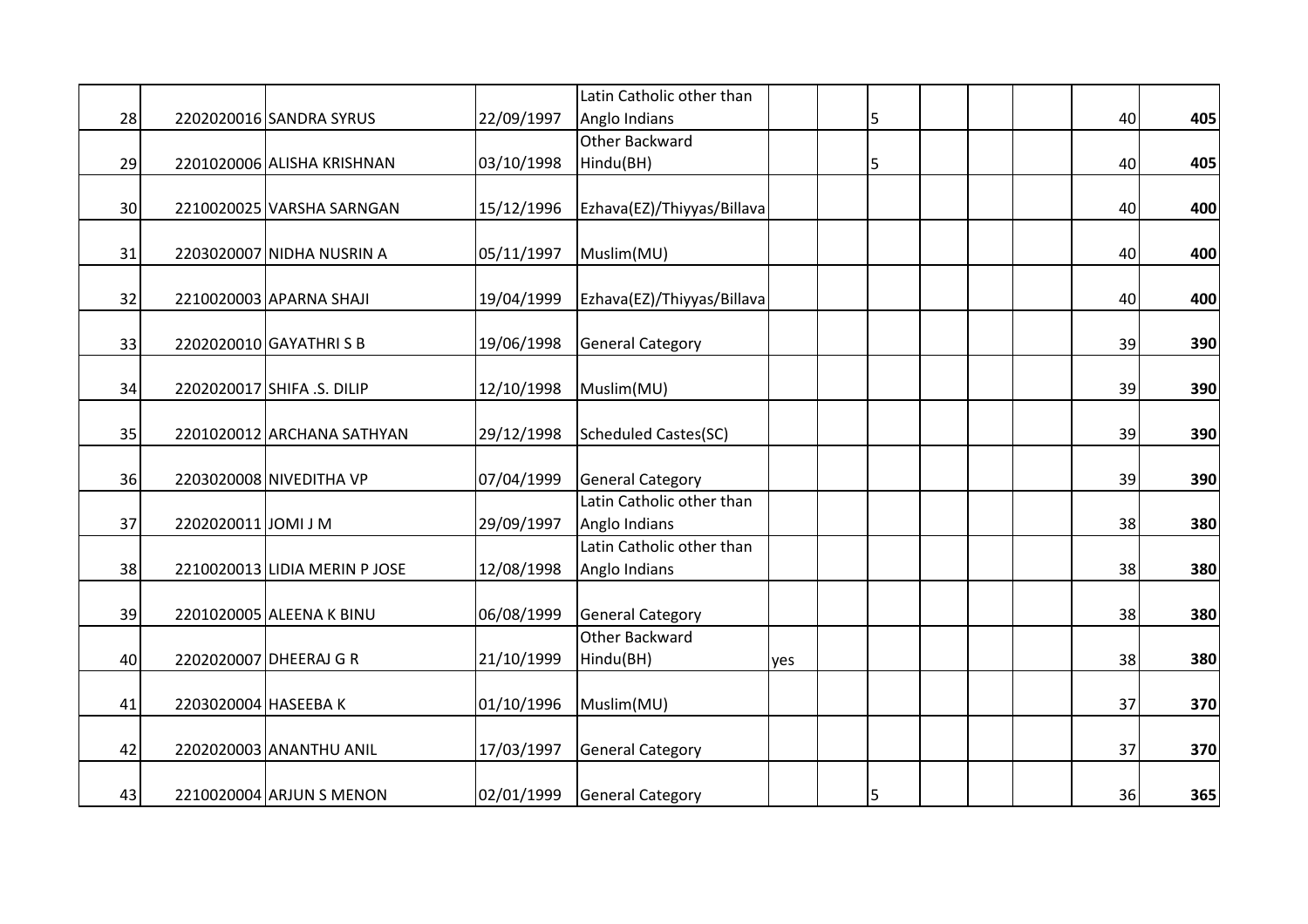| 44 |                     | 2201020013 BINUKUMAR S R       | 08/12/1974 | Ezhava(EZ)/Thiyyas/Billava      |     |     |   |    | 15 | 35 | 365 |
|----|---------------------|--------------------------------|------------|---------------------------------|-----|-----|---|----|----|----|-----|
| 45 |                     | 2203020003 ASHIKH GOPAL        | 02/07/1995 | <b>Scheduled Castes(SC)</b>     |     |     |   |    |    | 36 | 360 |
| 46 |                     | 2210020027 YAMINI S KRISHNA    | 11/08/1997 | <b>General Category</b>         | yes |     |   |    |    | 36 | 360 |
| 47 |                     | 2203020013 SHANA NASRIN A      | 19/08/1997 | Muslim(MU)                      |     |     |   |    |    | 36 | 360 |
| 48 |                     | 2201020003 ABHIRAMI R          | 02/11/1998 | Ezhava(EZ)/Thiyyas/Billava      |     |     |   |    |    | 36 | 360 |
| 49 |                     | 2201020029 VRINDHA VIJAYAN     | 21/09/1999 | Other Backward<br>Hindu(BH)     | yes |     |   |    |    | 36 | 360 |
| 50 |                     | 2201020019 K HARISANKAR        | 12/03/1998 | <b>General Category</b>         |     |     |   | 10 |    | 35 | 360 |
| 51 |                     | 2202020020 VISHNU NARAYAN K S  | 21/02/1997 | Other Backward<br>Hindu(BH)     |     |     | 5 |    |    | 35 | 355 |
| 52 | 2210020018 RESHMAR  |                                | 21/03/1989 | Kudumbi                         | yes |     |   |    |    | 35 | 350 |
| 53 |                     | 2210020021 SINI KURIAN         | 15/04/1981 | <b>General Category</b>         |     |     |   |    |    | 34 | 340 |
| 54 |                     | 2201020007 ANAGHA C U          | 07/06/1994 | Ezhava(EZ)/Thiyyas/Billava      |     |     |   |    |    | 33 | 330 |
| 55 |                     | 2210020014 MAHESH MANOHARAN K  | 12/02/1995 | Ezhava(EZ)/Thiyyas/Billava      |     |     |   |    |    | 33 | 330 |
| 56 |                     | 2202020002 AKSHAYA BABU        | 05/09/1997 | Other Backward<br>Christain(BX) |     |     |   |    |    | 32 | 320 |
| 57 | 2203020014 SHILJA S |                                | 17/04/1998 | <b>General Category</b>         |     | yes |   |    |    | 32 | 320 |
| 58 |                     | 2202020001 AISWARYA GEORGE     | 18/06/1998 | <b>General Category</b>         |     |     |   |    |    | 32 | 320 |
| 59 |                     | 2203020010 RABINA K RAVEENDRAN | 25/01/1998 | Ezhava(EZ)/Thiyyas/Billava      |     |     |   |    |    | 29 | 290 |